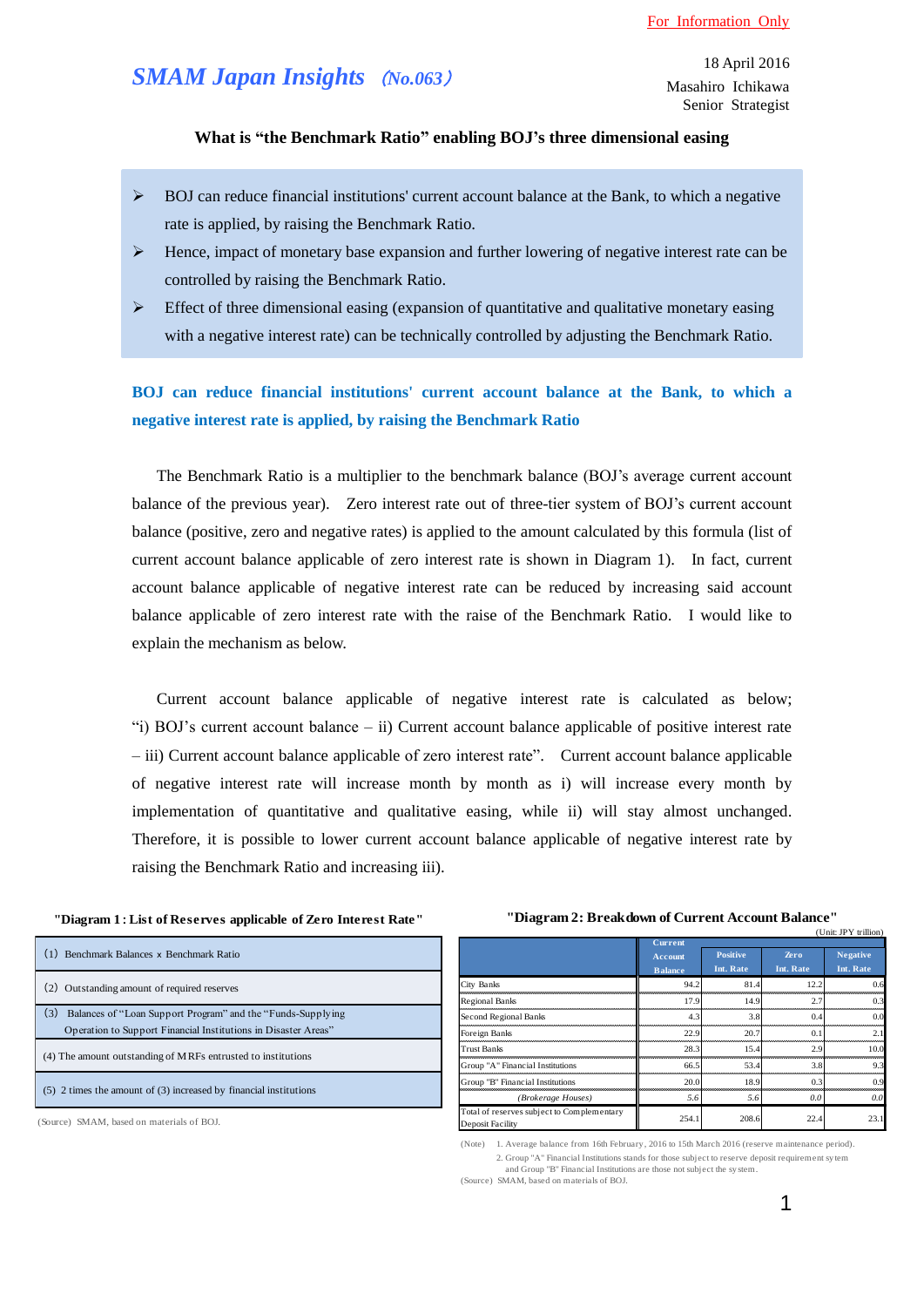## **Hence, impact of monetary base expansion and further lowering of negative interest rate can be controlled by raising the Benchmark Ratio**

Now, let's think of how to increase current account balance applicable of zero interest rate through examples. Glancing at Diagram 1, we notice that item (2), outstanding amount of required amounts, will not change significantly as it is determined by deposit amount and item (3) and item (5) will not increase unless financial institutions make use of them. While, BOJ has no control over item (4), MRF, securities transaction settlement account for brokerage houses. However, for item (1), BOJ can raise the Benchmark Ratio at its own discretion. In fact, it decided to raise the Benchmark Ratio from previous 0% to  $2.5\%$  on  $11<sup>th</sup>$  April, 2016.

 Impact of this rise will be as follows. According to BOJ, their current account balance is about JPY 220 trillion and as long as the Benchmark Ratio remains as 0%, there will be no current account balance applicable of zero interest rate, based on the following formula of "benchmark balance  $\times$  the Benchmark Ratio". Meanwhile, if the Benchmark Ratio is raised to 2.5%, amount applicable to zero interest rate will increase by about JPY 5.5 trillion (approx. JPY 220 trillion  $\times$  2.5%). Therefore, even if BOJ expands monetary base or lower negative interest rate in the future, impact to financial institutions can be controlled by raising the Benchmark Ratio.

## **Effect of three dimensional easing (expansion of quantitative and qualitative monetary easing with a negative interest rate) can be technically controlled by adjusting the Benchmark Ratio**

I would like to show an example by a simple calculation. Let's assume that i) BOJ's current account balance is JPY 260 trillion, ii) the balance under positive interest rate is JPY 210 trillion and iii) the balance under zero interest rate is 40 trillion based on the Benchmark Ratio of 0%. Current account balance applicable of negative interest rate can be calculated as JPY 10 trillion, i.e. "i) JPY 260 trillion – ii) JPY 210 trillion – iii) JPY 40 trillion = JPY 10 trillion". Currently, BOJ's current account balance is increasing by 20 trillion in around 3 months. With this amount of increase, current account balance applicable of negative interest rate after 3 months will increase by JPY 30 trillion, i.e. "i) (JPY 260 trillion + JPY 20 trillion) – ii) JPY 210 trillion – iii) JPY 40 trillion =JPY 30 trillion".

 Now, if the Benchmark Ratio is raised to 9.0%, BOJ's current account balance applicable of zero interest rate will increase by JPY 20 trillion (approx. JPY 220 trillion  $\times$  9.0%). Hence, current account balance applicable of negative interest rate after 3 months will be back to initial level of JPY10 trillion; "i) (JPY 260 trillion + JPY 20 trillion) – ii) JPY 210 trillion – iii) (JPY 40 trillion +